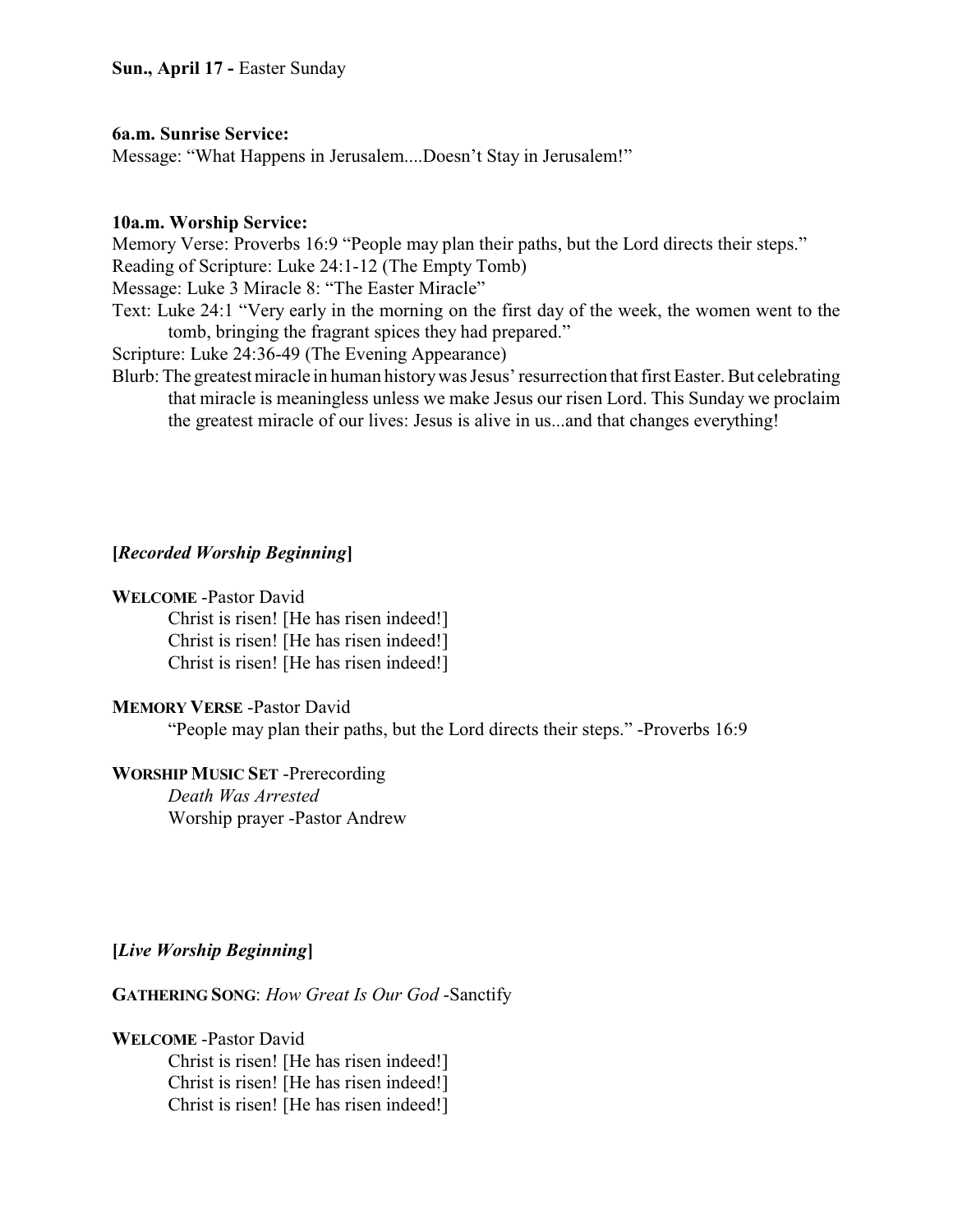#### **MEMORY VERSE** -Pastor David

"People may plan their paths, but the Lord directs their steps." -Proverbs 16:9

#### **WORSHIP MUSIC SET** -Sanctify

*Hail the Day that Sees Him Rise Easter Joy (instrumental) Living Hope* Worship prayer -Pastor Andrew

**[***Both Recorded & Live Worship***]**

#### **READING OF SCRIPTURE:** Luke 24:1-12

**The story of Easter starts in sadness and darkness. It starts at Jesus' tomb with the women gathering to finish the burial. But it does not go as planned! Luke doesn't record Jesus' appearance to Mary. He reports the angel's message. As you hear this story, listen for how everyone reacted to the Easter news. Luke 24:1-12,**

**"1 Very early in the morning on the first day of the week, the women went to the tomb, bringing the fragrant spices they had prepared. 2 They found the stone rolled away from the tomb, 3 but when they went in, they didn't find the body of the Lord Jesus. 4 They didn't know what to make of this. Suddenly, two men were standing beside themin gleaming bright clothing. 5 The women were frightened and bowed their faces toward the ground, but the men said to them, 'Why do you look for the living among the dead? 6 He isn't here, but has been raised. Remember what He told you while He was still in Galilee, 7 that the Human One must be handed over to sinners, be crucified, and on the third day rise again.' 8 Then they remembered His words. 9 When they returned from the tomb, they reported all these things to the eleven and all the others. 10 It was Mary Magdalene, Joanna, Mary the mother of James, and the other women with them who told these things to the apostles. 11 Their words struck the apostles as nonsense, and they didn't believe the women. 12 But Peter ran to the tomb. When he bent over to look inside, he saw only the linen cloth. Then he returned home, wondering what had happened.**"

**LOVE MOMENT:** "Easter Offering" -Pastor David

**PRAYERS:** "Christ the Lord Is Risen Today" -Pastor David

**CREED:** "The Apostles' Creed" -Pastor David

**GENERATIONAL BRIDGE** -Pastor Andrew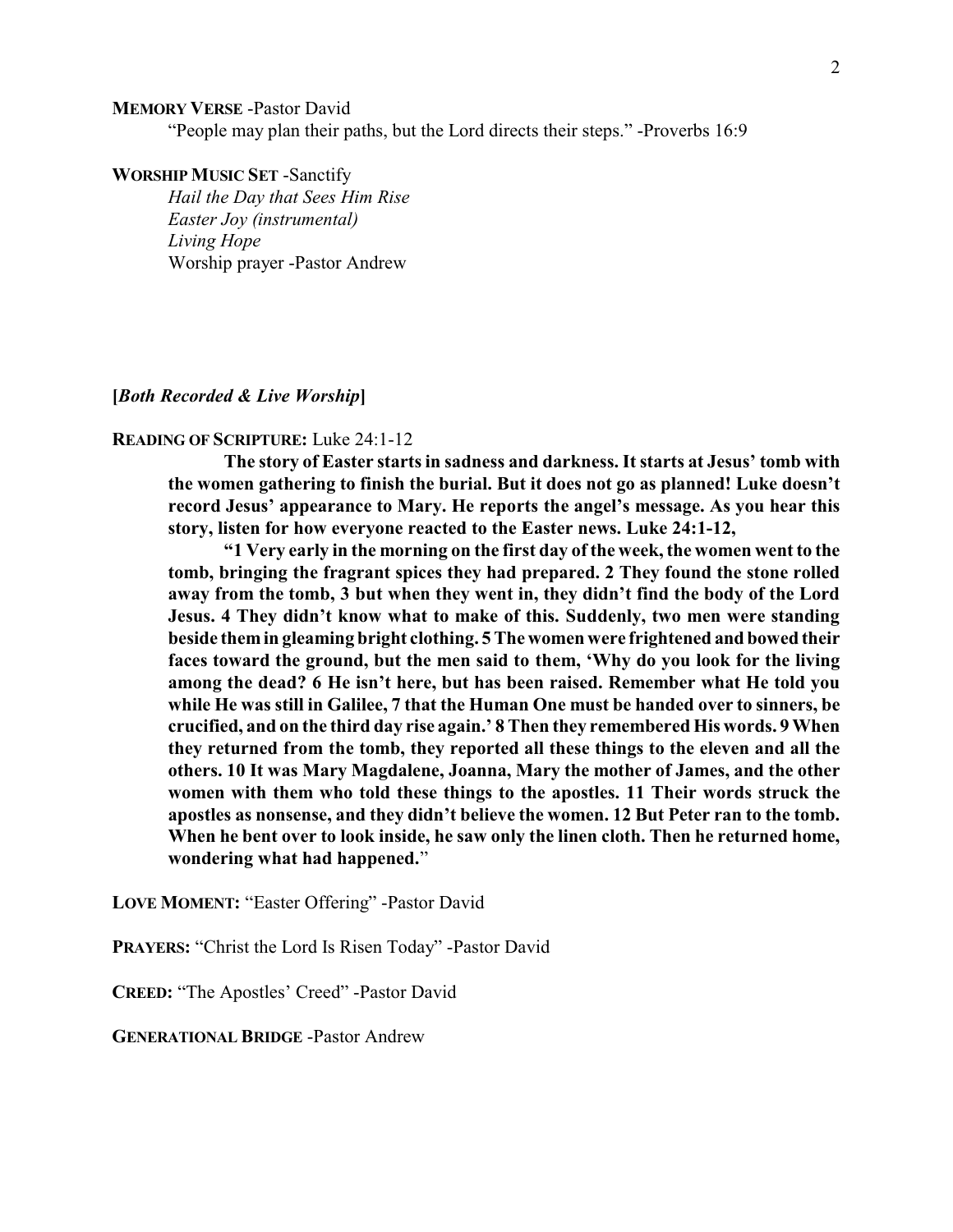#### **MESSAGE: Luke 3 Miracle (Luke 7-9) 8: "Miracle of Easter: It Doesn't Go as Planned!"**

**PP#1:** The Miracle of Easter: It Doesn't Go as Planned!

"Very early in the morning on the first day of the week, the women went to the tomb, bringing the fragrant spices they had prepared." -Luke 24:1

"Miracle of Easter: It Doesn't Go as Planned!" Luke 24:1 "Very early in the morning on the first day of the week, the women went to the tomb, bringing the fragrant spices they had prepared."

So, carefully take the plastic Easter egg you got in the way in, and DO NOT OPEN THEM. Just shake them a little. You may *want* to open it to see what's inside. But just hang on a bit!

## **PP#2:** *Image(s) of a person(s) feeling trapped in hardship, struggle, hopelessness, despair.*

The good news of Easter is that: *because of God, it doesn't go as planned!*

You know what it's like: facing a hard reality that holds on with a relentless grip. It looms before you, and you can't get away no matter what you do. You have to face it. Like that diagnosis of cancer. Like the car crash that changed everything. Like your divorce. Like your bankruptcy. Like your kid ghosting you. Like the dream you promised yourself you would have by this age. Like the depression that clouds your mind and how you have to work to get out of bed. Like that erupting anger that flairs up uncontrollably. Like that stewing bitterness that sours the pit of your stomach. Like getting fired. Like that gnawing feeling of failure deep inside. Like the death of that person you just can't see yourself going on without.

It's your reality, and you can't avoid it. It's the darkness you wake up to each day. It's there, and you have to deal with it.

So, you muster ideas and try to come up with a plan. You collect your resolve and commit to doing your best. You try not to think too much about it and just try to get something accomplished. Just put one foot in front of the other. Do what you can. Do something.

Make a plan. Make preparations. Head out into the darkness.

### **PP#3:** Luke 24:1-12 (CEB)

1 Very early in the morning on the first day of the week, the women went to the tomb, bringing the fragrant spices they had prepared. 2 They found the stone rolled away from the tomb, 3 but when they went in, they didn't find the body of the Lord Jesus. 4 They didn't know what to make of this. Suddenly, two men were standing beside them in gleaming bright clothing. 5 The women were frightened and bowed their faces toward the ground, but the men said to them, 'Why do you look for the living among the dead? 6 He isn't here, but has been raised.

This is how Easter begins. We heard this in Luke 24, verse 1. It was the first day of the week...again. Yep, another cycle starting...again. The last week had ended traumatically and tragically. Jesus was unjustly condemned and killed. They were in shock. Their reality was a relentless grip, clutching their throats, choking them. All they could do was to make a plan to face it. They made preparations: buying and organizing the spices for His burial. The morning came, the reality still loomed, and they pushed to get out of bed. They collected themselves, resolved to go do something, grabbed their spices of death, and headed out into the darkness: putting one foot in front of the other.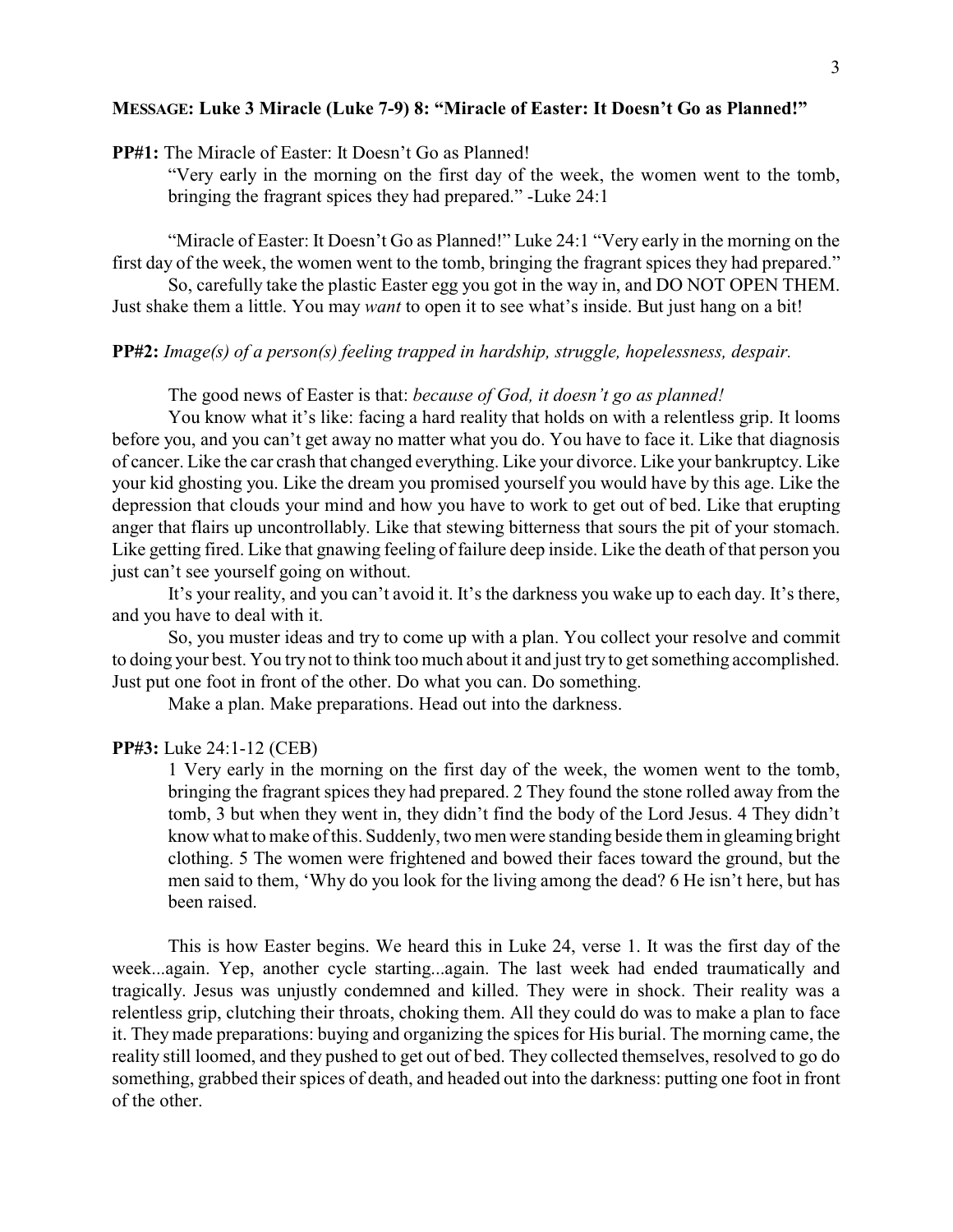#### **PP#4:** Easter Miracle: It Doesn't Go as Planned!

1. We can see only death

This is how Easter begins. It begins right here, where we are: where we are staring at darkness, held fast by stifling death, gripped byhopelessness, gasping for air. We know this, you and I. This is what life is like. This is what *our lives* are like! The reality is relentless. The pain is choking. The death is real.

Shake your plastic egg again. See how it's closed?

### **PP#5:** Luke 24:1-12 (CEB)

1 Very early in the morning on the first day of the week, the women went to the tomb, bringing the fragrant spices they had prepared. 2 They found the stone rolled away from the tomb, 3 but when they went in, they didn't find the body of the Lord Jesus. 4 They didn't know what to make of this. Suddenly, two men were standing beside them in gleaming bright clothing. 5 The women were frightened and bowed their faces toward the ground, but the men said to them, 'Why do you look for the living among the dead? 6 He isn't here, but has been raised.

But the miracle of Easter is that because of God, it doesn't go as planned. The women *planned* to go deal with death. They *planned* to do what they could to make the best of it. They *planned* to at least try to make it smell better.

But because of God, what they *planned*, and what they *found*, were two very different things!

Verse 2: They found the stone rolled away. Verse 3: They didn't find the body of Jesus. Instead, verse 4, they found two strangely glowing men talking about Jesus being raised.

Their reality was so fixed–so powerful, so unrelenting–that they could not figure out what was going on. I love verse 4, "They didn't know what to make of this." What they discovered was so incomprehensible that, verse 5, they were frightened.

The miracle of Easter is that when we are clenched by our dark reality, because of God, our fatalism is frightened! Did that sink in? The miracle of Easter frightens our fatalism! Church, isn't this good? Hallelujah!

And the two glowing men ask a reorienting question: Why are you trying to carry out your plans? Things have *already* changed!

**PP#6:** Easter Miracle: It Doesn't Go as Planned!

1. We can see only death

2. But reality has already changed

What you think is real, is no longer true! How you are acting, what you are planning, what you are dragging yourself to go do, is all wrong! It didn't go like you planned! Hallelujah!

It didn't go as you planned: that's true for Jesus' followers back then–with His shocking arrest and crucifixion...and then with His shocking resurrection!–and it's true for Jesus' followers now–with the grip of death, the anger, the diagnosis, the failure, the broken relationships that are our current reality. When God shows up, it doesn't go the way plan. Happy Easter!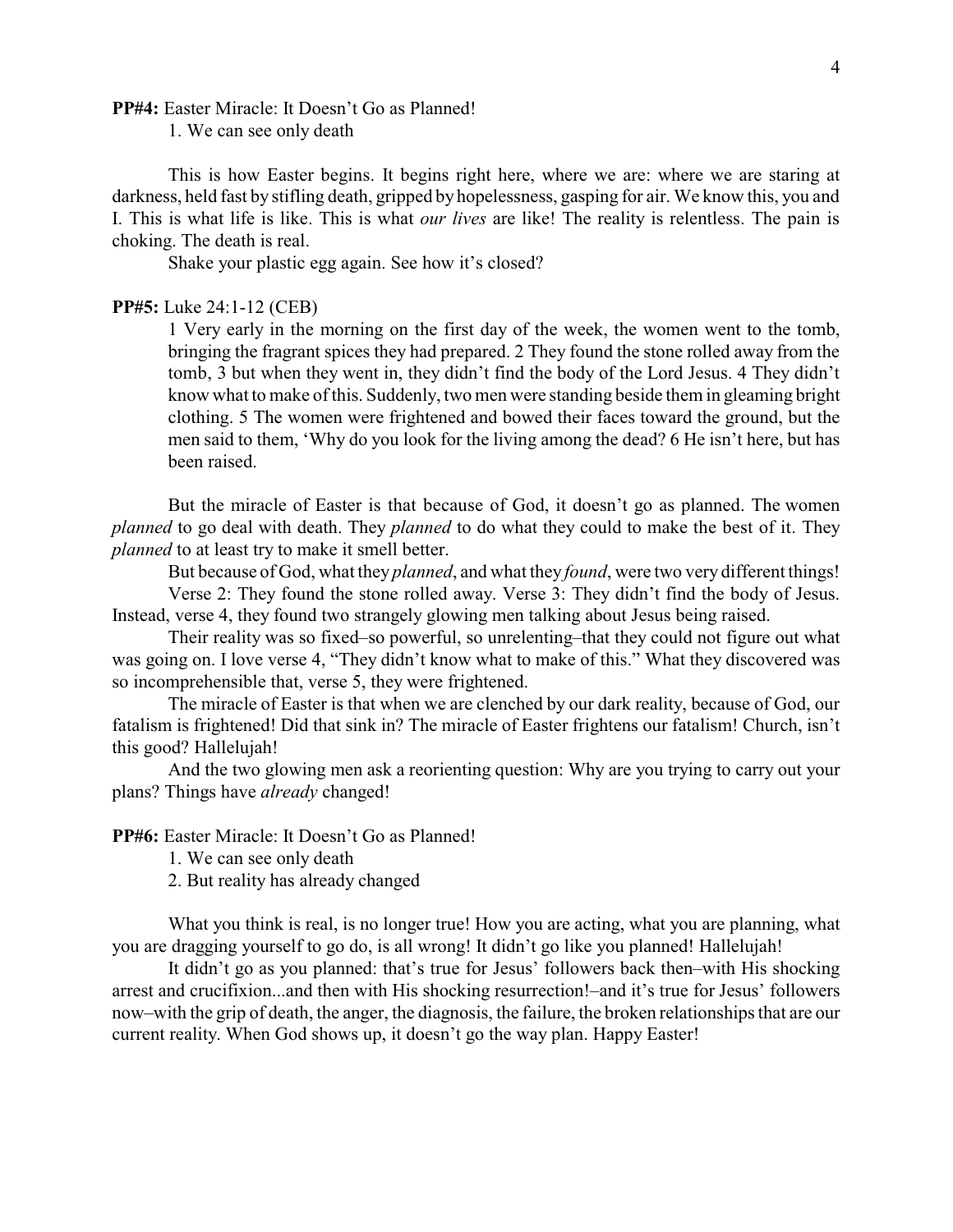### **PP#7:** Luke 24:1-12 (CEB)

6 He isn't here, but has been raised. Remember what He told you while He was still in Galilee, 7 that the Human One must be handed over to sinners, be crucified, and on the third day rise again.' 8 Then they remembered His words. 9 When they returned from the tomb, they reported all these things to the eleven and all the others.

[Luke 9:22 "He said, 'The Son of Man must suffer many things and be rejected—by the elders, chief priests, and the legal experts—and be killed and be raised on the third day.'" [Luke 9:44 "Take these words to heart: the Son of Man will be delivered into human hands"]

Make a note to verse 6, saying, "See Luke  $9:22 \& 44."$  We just covered that a couple of weeks ago! Didn't get it then; still weren't tracking! But at least now they remember. To verse 9 make the note, "No Judas." That's why Luke now calls them "The Eleven."

### **PP#8:** Luke 24:1-12 (CEB)

10 It was Mary Magdalene, Joanna, Mary the mother of James, and the other women with them who told these things to the apostles. 11 Their words struck the apostles as nonsense, and they didn't believe the women. 12 But Peter ran to the tomb. When he bent over to look inside, he saw only the linen cloth. Then he returned home, wondering what had happened."

But the disciples were still going on as they had planned: in the dark, in hopelessness, in death. Shake your Easter eggs again. Verse 11: the eleven thought it was nonsense and didn't believe. Even Peter, who went to the tomb–(Luke doesn't explain that John also went) Peter went looking for Jesus' body, but only found a cloth–comes back disoriented and puzzled.

Make a note to verse 10, saying, "See Luke 8:2-3." We also recently covered that.

### **PP#9:** Easter Miracle: It Doesn't Go as Planned!

- 1. We can see only death
- 2. But reality has already changed

Now, Luke doesn't tell about Jesus appearing to Mary Magdalene Easter morning. So, the Easter morning story is about the disciples *hearing* the new and different reality. They *hear* the announcement, but they are still stuck in shock and disbelief.

Maybe that's your reality this morning. You've come to *hear* the story of Easter, how Jesus is not dead but alive, but yet you still struggle with your dark reality. You hear the angels' announcement, but you still limp along with your plans. Easter may have happened, but it's not really all that real for you. Shake your plastic Easter eggs again. Still closed. Still stuck. Still just like you plan.

#### **PP#10:** Luke 24:13-35

Story of Jesus appearing to two disciples on the way to Emmaus Sunday afternoon. *Fitting image either on the road or at the meal.*

And that's the reality of the next story Luke tells. It's a story only in Luke. In verses 13-35 he tells about two disciples walking to Emmaus in defeat. All they can plan is to go home and face their reality. But then, the risen Jesus appears to them, and things don't go as planned!

They rush back to Jerusalem and tell all the others that they've seen Jesus!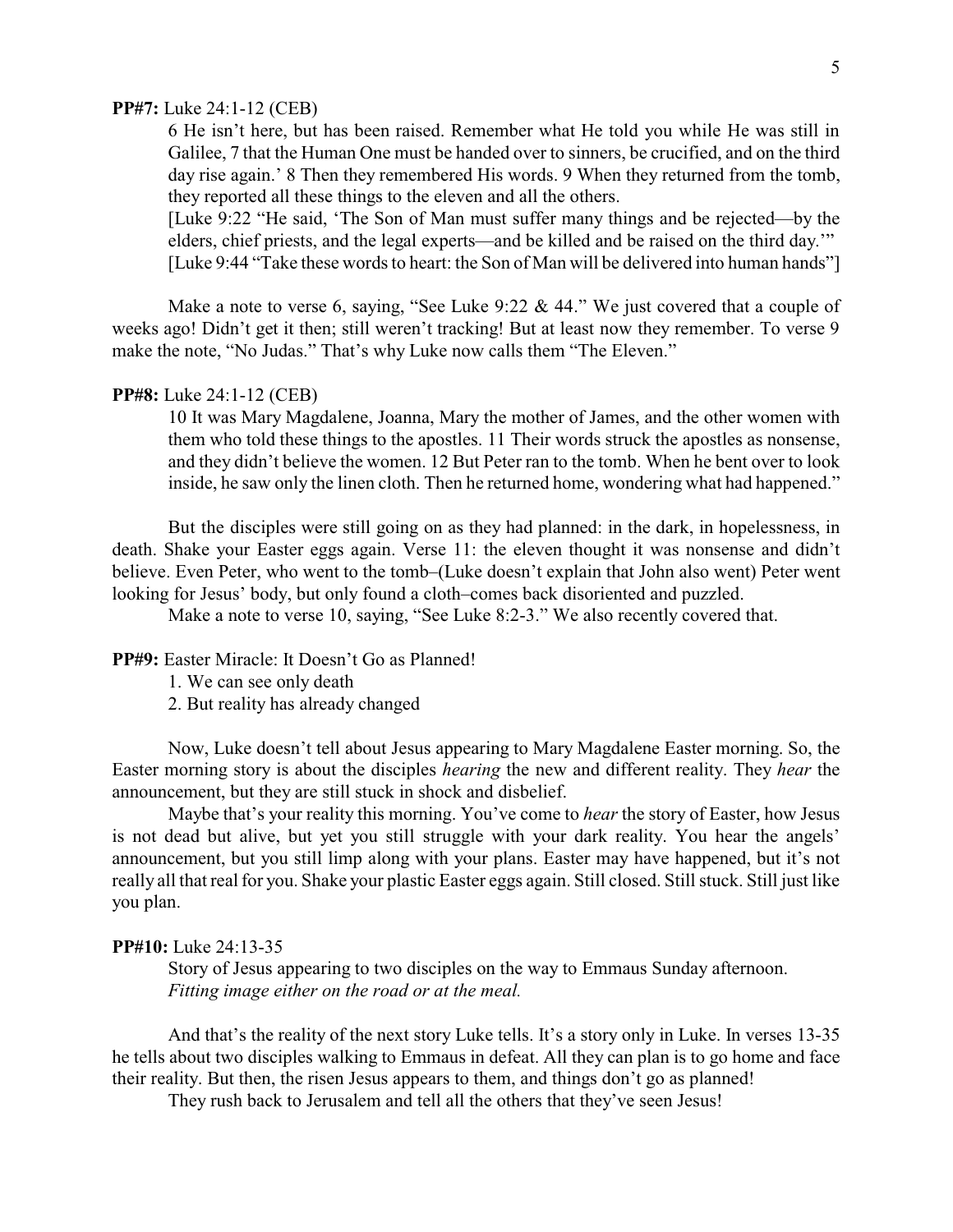#### **PP#11:** Luke 24:36-49 (CEB)

36 While they were saying these things, Jesus Himself stood among them and said, "Peace be with you!" 37 They were terrified and afraid. They thought they were seeing a ghost. 38 He said to them, "Why are you startled? Why are doubts arising in your hearts? 39 Look at my hands and my feet. It's really me! Touch me and see, for a ghost doesn't have flesh and bones like you see I have." 40 As He said this, He showed them His hands and feet.

Turn to Luke 24, verse 36. We pick up the story as the two disciples are back with the others in the Upper Room in Jerusalem Easter evening. Verse 36, "While they were saying these things, Jesus Himself stood among them and said, 'Peace be with you!' [Traditional greeting, but now with a brand new meaning, right? But the disciples, of course, are too shocked to appreciate it. Their eggs were still sealed, after all. Verse 37,] "They were terrified and afraid. They thought they were seeing a ghost." When focused on the plans we make, we often doubt anything else, even if it's right in front of us, right?

Verse 38, "He said to them, 'Why are you startled? Why are doubts arising in your hearts? 39 Look at my hands and my feet. It's really me! Touch me and see, for a ghost doesn't have flesh and bones like you see I have.' 40 As He said this, He showed them His hands and feet." Make a note to verse 40 saying, "Crucifixion scars still on Jesus' new body." Jesus was raised from the dead. He got a new body–a pretty incredible one as He was able to transport around and suddenly appear inside a locked room! No wonder they were bewildered! It's just so amazing, it was hard to process it all. But I just love how they jump immediately way over to the crazy, even though they've been told over and over that Jesus was actually alive. Superstition of a closed egg!

#### **PP#12:** Luke 24:36-49 (CEB)

41 Because they were wondering and questioning in the midst of their happiness, He said to them, "Do you have anything to eat?" 42 They gave Him a piece of baked fish. 43 Taking it, He ate it in front of them.

*With image of Jesus eating fish in the Upper Room*

So, is He a ghost? A figment of their group imagination brought on by hopeful tales of the women and the two disciples? Verse 41, "Because theywere wondering and questioning in the midst of their happiness, He said to them, 'Do you have anything to eat?' 42 They gave Him a piece of baked fish. 43 Taking it, He ate it in front of them." Make a note to verse 43 and reference, "See Luke 8:55." When Jesus raised Jairus' daughter, He told them to give her something to eat. That way they knew she was really restored. Here, Jesus eats a fish in front of them to prove to them that He was truly raised from the dead, body and all.

### **PP#13:** Easter Miracle: It Doesn't Go as Planned!

- 1. We can see only death
- 2. But reality has already changed
- 3. Easter opens our closed realities / opens God's plan

Okay, Jesus has appeared! That means it's finally time to open our plastic eggs and look inside. What's there? It's an eraser, shaped like a fish! What a great Easter treat! And the fish proclaims that Jesus is alive! In the story, Jesus ate fish on Easter to prove He was real and alive! And, it's an eraser...huh!...*hang* on to that a minute, *literally and mentally*!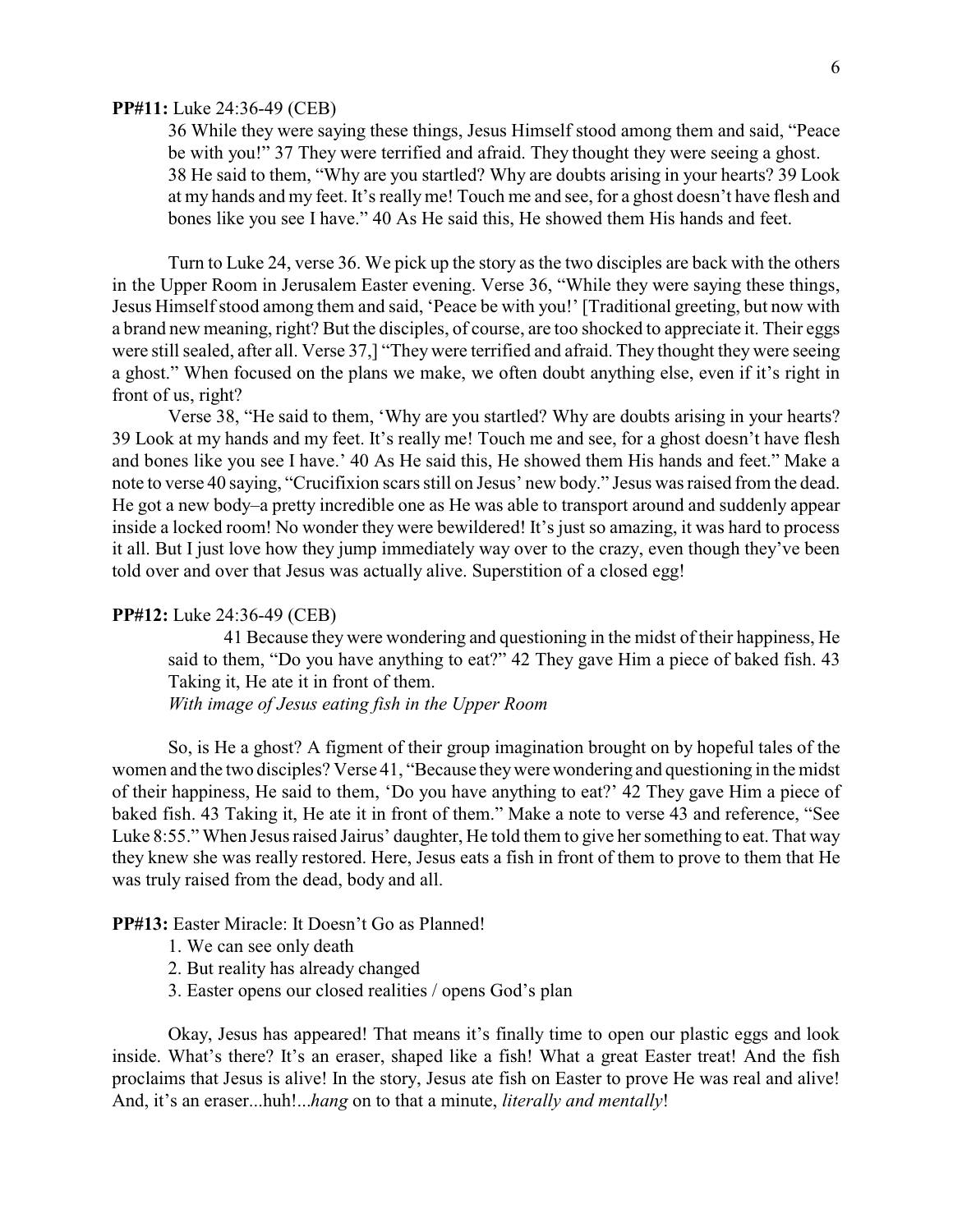#### **PP#14:** Luke 24:36-49 (CEB)

44 Jesus said to them, "These are my words that Ispoke to you while I was still with you—that everything written about me in the Law from Moses, the Prophets, and the Psalms must be fulfilled." 45 Then He opened their minds to understand the scriptures.

So, now He has their full attention. What does Jesus Himself proclaim on Easter? What is Jesus' Easter message? Isn't it exciting to be following Jesus with Luke? We get to place ourselves right there in the Upper Room and hear Jesus' Easter message. So awesome!

Verse 44, "Jesus said to them, 'These are my words that Ispoke to you while I was still with you—that everything written about me in the Law from Moses, the Prophets, and the Psalms must be fulfilled.'" All this has happened not the way *you* planned, but the way *God* had planned! Don't miss this. All this has been planned from the beginning. God was always at work. Even when things looked grim and dead, God was working. All along God had a plan!

Verse 45, "Then He opened their minds to understand the scriptures."

### **PP#15:** Easter Miracle: It Doesn't Go as Planned!

- 1. We can see only death
- 2. But reality has already changed
- 3. Easter opens our closed realities
- 4. God's Plan was always there

Look at your opened egg and eraser. These erasers had been in the closed eggs all along. We heard them rattle inside our eggs, right, when we thought we were facing our reality? But the hope and joy of Easter was already there, even when all we could see was the sealed tomb. That was Jesus' Easter message: God's plan was always there. God had a plan to bring transformation, to bring change, *to erase the reality of death and hopelessness, the reality we face*, and to bring new possibilities and a new future. This had been God's message all along!

## **PP#16:** Luke 24:36-49 (CEB)

46 He said to them, "This is what is written: the Christ will suffer and rise from the dead on the third day, 47 and a change of heart and life for the forgiveness of sins must be preached in His name to all nations, beginning from Jerusalem. 48 You are witnesses of these things. 49 Look, I'm sending to you what my Father promised, but you are to stay in the city until you have been furnished with heavenly power."

Verse 46, "He said to them, 'This is what is written: the Christ will suffer and rise from the dead on the third day, 47 and a change of heart and life for the forgiveness of sins must be preached in His name to all nations, beginning from Jerusalem.'"

God's plan happens. God's plan breaks through. God's plan breaks open our closed and sealed plans. Because of Easter, for us it doesn't go as we planned! Hallelujah!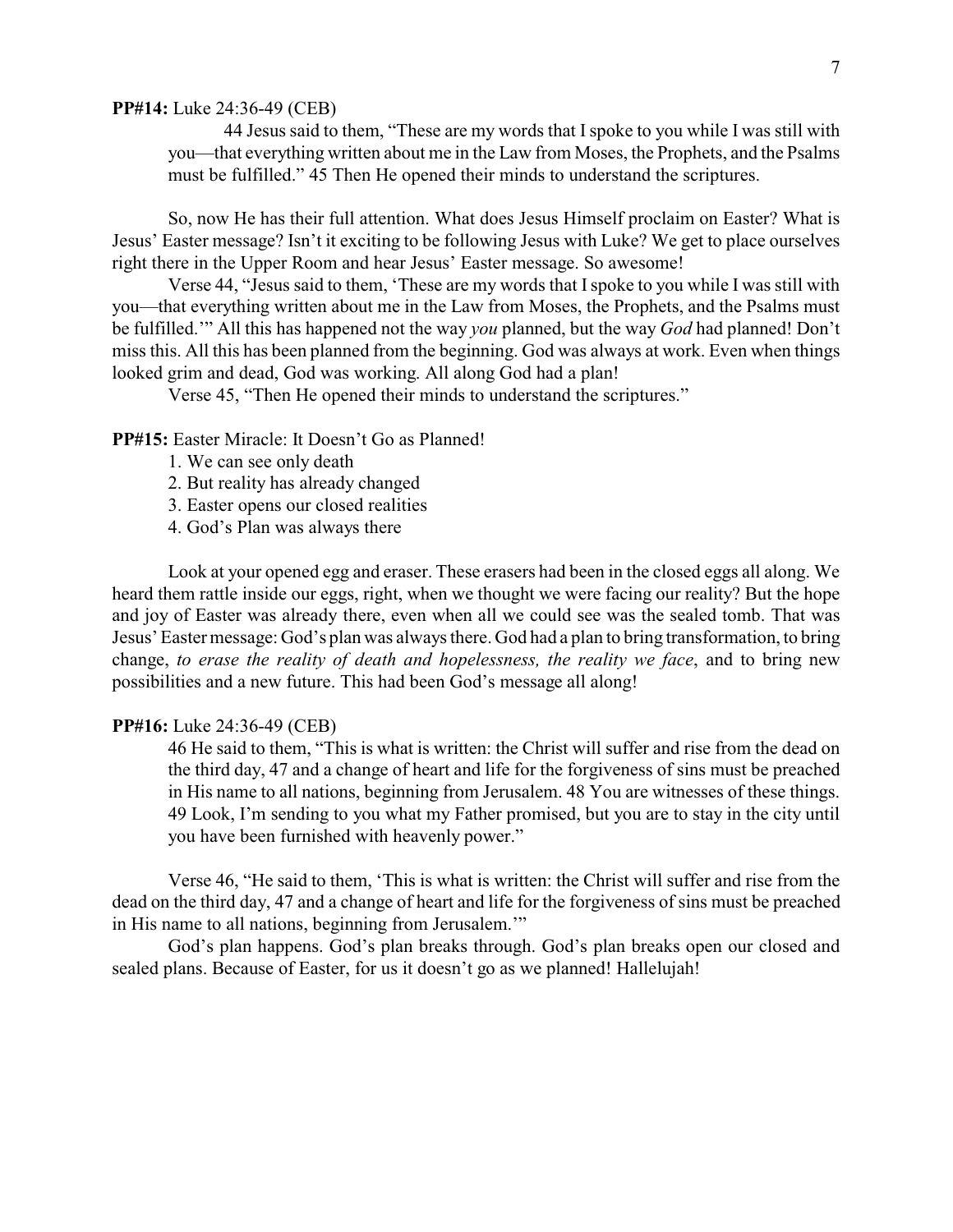### **PP#17:** Easter Miracle: It Doesn't Go as Planned!

- 1. We can see only death
- 2. But reality has already changed
- 3. Easter opens our closed realities
- 4. God's Plan was always there
- 5. Easter erases our plans of defeat

Hold your open, empty Easter egg, and the eraser that was inside. Because of Easter, God erases the future of defeat that we once had. God erases the reality that had us trapped. The hopelessness of financial defeat, the despair of torn relationships, the death of lost dreams, the trap of unrelenting anger and bitterness within us, the emptiness of going on alone: all of these God's Easter Plan erases! God brings an eraser to our hearts–in verse 47 Jesus says "a change in heart and life"–the Bible calls this justification. When we open our hearts to the risen Jesus, God erases our defeat, our bitterness, our hopelessness, the reality as we currently see it, our future going nowhere.

Instead, we now are cleared for a different future! We proclaim forgiveness–an erasing!–of sins! We see open, freed lives! As Luke makes sure to include, this Easter message is for everyone: not just Jews, but to all nations, for Gentiles the world over. It's for you and me, here today! Hallelujah!

Easter life–new life, transformed life–comes in Jesus' name. It is HIS resurrection that opens up closed tombs and lives. What happens in Jerusalem...does NOT stay in Jerusalem! Amen?

### **PP#18:** Luke 24:36-49 (CEB)

46 He said to them, "This is what is written: the Christ will suffer and rise from the dead on the third day, 47 and a change of heart and life for the forgiveness of sins must be preached in His name to all nations, beginning from Jerusalem. 48 You are witnesses of these things. 49 Look, I'm sending to you what my Father promised, but you are to stay in the city until you have been furnished with heavenly power."

Verse 48, "You are witnesses of these things." Even as theyweren't understanding it all, they were still witnesses to all this Miracle of Easter. They saw it, and they experienced it. Jesus appeared to them, and broke their closed lives open.

**PP#19:** Easter Miracle: It Doesn't Go as Planned!

- 1. We can see only death
- 2. But reality has already changed
- 3. Easter opens our closed realities
- 4. God's Plan was always there
- 5. Easter erases our plans of defeat
- 6. We are Jesus' Easter witnesses

We here today, perhaps struggling with closed lives shut up in death and despair, even when we don't understand it, we are witnesses. We hear the message: Jesus is alive. And we can invite Jesus into our locked rooms, and ask Him to open us up. The Easter Miracle is that it doesn't have to go as we plan! When the risen Jesus comes into our locked lives, we are opened, the trap of our bleak reality is erased, and we have new life, new possibilities, new futures.